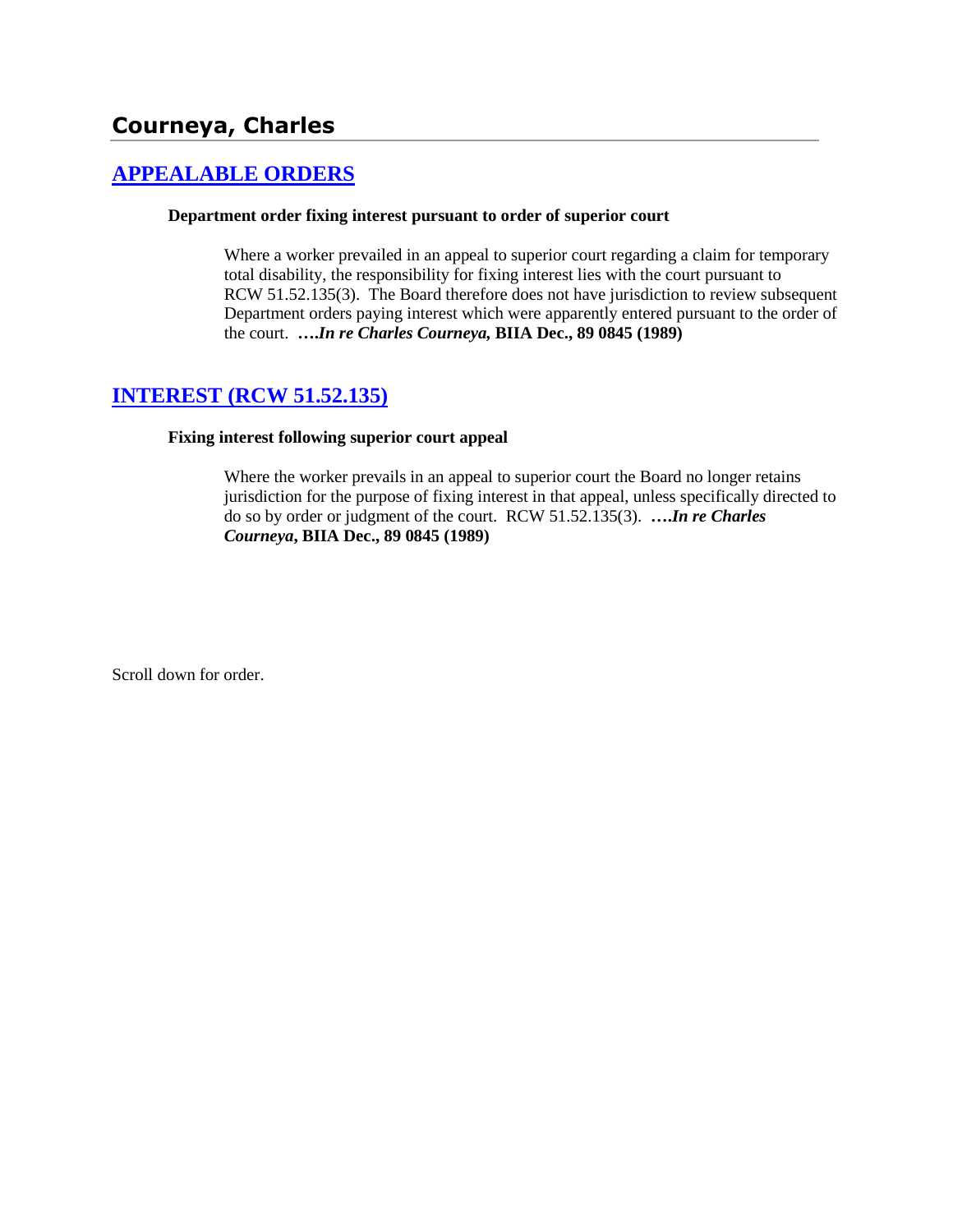## **BEFORE THE BOARD OF INDUSTRIAL INSURANCE APPEALS STATE OF WASHINGTON**

**)**

## **IN RE: CHARLES LEO COURNEYA ) DOCKET NO. 89 0845**

**CLAIM NO. H-760395 ) ORDER DENYING APPEAL**

An appeal was filed by the claimant, on March 14, 1989, from unidentified orders of the Department of Labor and Industries. The notice of appeal states:

> Superior Court of Washington for King County Case No. 84-2-13127-6 time loss rate for Nov 1, 1981 thru May 5 1982 Interest Rate for that award, Payable under what WAC or RCW and time loss payable under what RCW

On March 22, 1989 we received an additional letter from the claimant which we have construed as an amended appeal. In this letter the claimant asks why he was paid interest on WAC 263-12-160 and not on RCW 51.52.135. He states that he is entitled to interest at the rate of twelve percent per annum on the unpaid amount of the award. He also alleges that time loss was paid on the state's average wage for 1980 and not on the average wage for 1982; that time loss was not paid on wages at the time of the injury (which he claims were \$2,740.00); and, that he was only paid for 185 days of time loss and there were 186 days during the period November 1, 1981 to May 6, 1982.

From a review of the Department record in this matter it appears that this claim was previously before the Board concerning an appeal filed by the claimant from an order of the Department dated January 12, 1984. That order paid time-loss compensation for the period February 13, 1981 through May 28, 1981, but denied time-loss compensation for the period November 1, 1981 through May 5, 1982. On July 17, 1984 our Industrial Appeals Judge entered a Proposed Decision and Order which sustained the order of the Department dated January 12, 1984. The Board issued an Order Denying Petition for Review on August 20, 1984, adopting the Proposed Decision and Order as the final order of the Board.

Thereafter, the claimant filed an appeal to the Superior Court for King County (Cause No. 84-2-13127-6). On August 22, 1988 the Superior Court, per the Honorable Jim Bates, entered a judgment in favor of the claimant:

> For time loss owing for the period of November 1, 1981, to May 5, 1982, plus twelve percent (12%) interest, as required by law, from July 1, 1984, the date of the Department's final ruling in this matter, together with the statutorily-required percentage increase over the rate payable during the times claimed.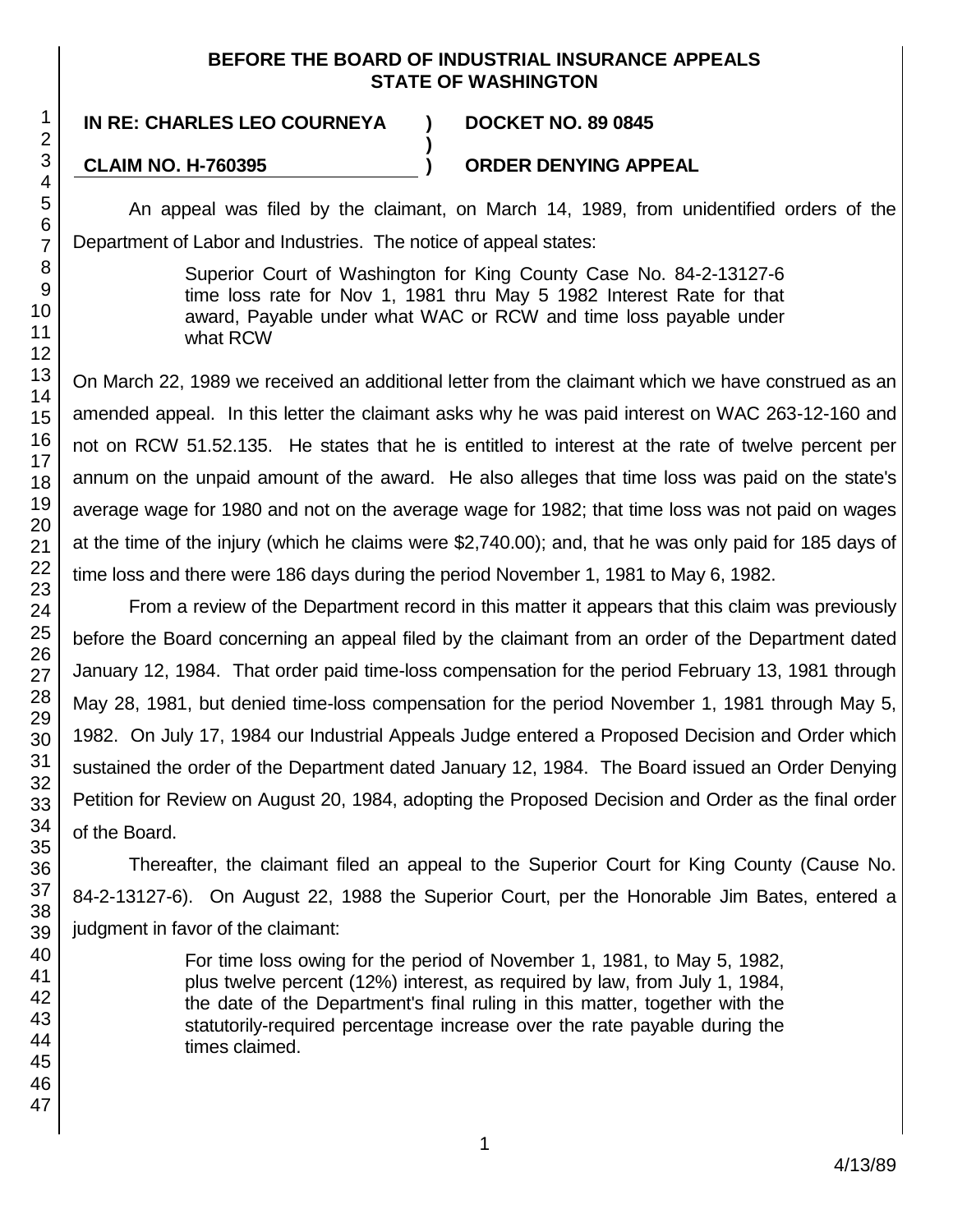The judgment also ordered the payment of costs and attorney's fees to the claimant's attorney by the Department.

In response to the judgment of the Superior Court the Department entered an order dated September 8, 1988 paying time loss compensation for the period November 1, 1981 through May 5, 1982 in the amount of \$5,468.17. On October 25, 1988 the Department issued a further order paying time-loss compensation for the same period in the amount of \$5,968.10, less deduction for the prior award, for a net additional award of \$499.13.

Apparently acting pursuant to the order of the Superior Court the Department also paid interest to the claimant. By an order dated October 3, 1988 the Department paid the claimant interest in the amount of \$4,287.92, in accordance with WAC 263-12-1260 (sic). By an order dated November 22, 1988 the Department paid the claimant additional interest in the amount of \$391.33, in accordance with WAC 263-12-1260 (sic). By an order dated December 9, 1988 the Department corrected the WAC citation in the previous orders to WAC 296-12-160, which is the Board's rule governing the fixing of interest.

We believe this appeal by the claimant is from the four previously mentioned orders of the Department paying time-loss compensation for the period November 1, 1981 through May 5, 1982 and awarding interest thereon. We have assigned Docket No. 89 1428 to the appeal as it relates to the orders of the Department paying time-loss compensation dated September 8, 1988 and October 25, 1988. Since it is not clear from the record whether the Department paid time loss at the correct rate, that appeal will be granted, subject to proof of timeliness, by separate Board order. The appeal of the orders of the Department paying interest, dated October 3, 1988 and November 22, 1988, will be assigned Docket No. 89 0845. That appeal must be denied.

Since the worker prevailed in an appeal by the worker to the court regarding a claim for temporary total disability, he is entitled to interest at the rate of twelve percent per annum on the unpaid amount of the award, after deducting the amount of attorney fees. RCW 51.52.135(2). Under RCW 51.52.135(3), interest shall accrue from the date of the Department's order denying payment of the award.

RCW 51.52.135(3) also concludes that "The amount of interest to be paid shall be fixed by the board or court, as the case may be." We have consistently construed this language to mean that where the worker prevails in an appeal to court the Board no longer retains jurisdiction for the purpose